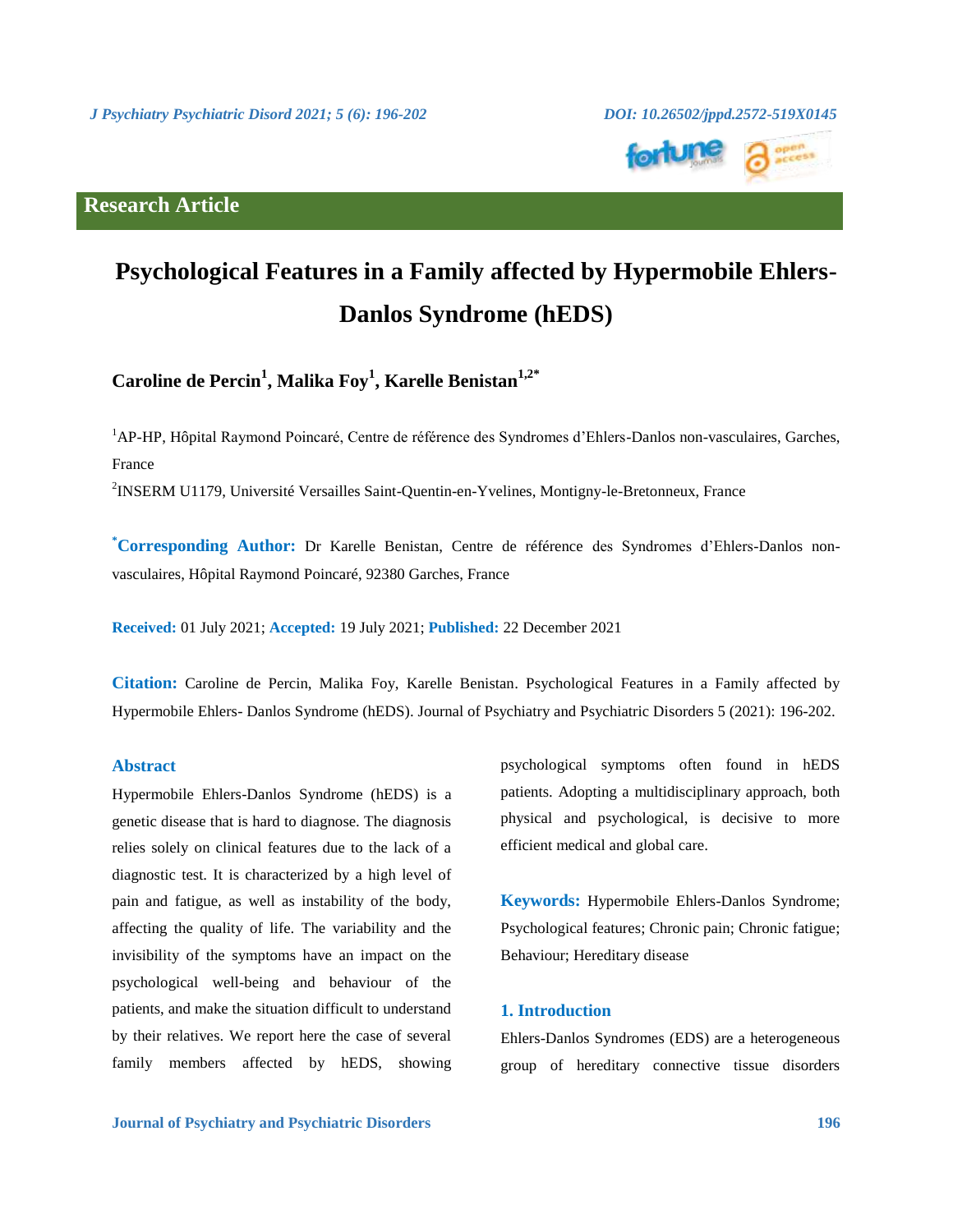characterized by joint hypermobility, skin laxity and tissue fragility. Their prevalence is estimated at 1/5000. The 2017 International Classification of the EDS defines 13 subtypes, due to gene mutations encoding connective tissue structural proteins or enzymes involved in their metabolism [1].

Hypermobile EDS, the most frequent type (more than 80% of patients with EDS), is defined by diagnostic criteria [1]. Genetic transmission most often has an autosomal dominant pattern. The diagnosis relies solely on clinical features due to the lack of a diagnostic test. The patients show repeated sprains and dislocations which cause functional consequences leading to disabilities. They also suffer from chronic pain and fatigue, affecting their quality of life [2, 3]. Other clinical features are often found in hEDS patients such as pulmonary, abdominal, neuropsychological, cardiac, gynecological or bladder and sphincter-related symptoms [4, 5].

Hypermobile EDS is poorly understood by health professionals, which frequently leads to medical wandering, and alternative diagnosis are frequently initially wrongly made. These situations are especially hard to cope with by the patients because of the misunderstanding they are facing and the impossibility to move forward. The medical wandering, chronic pain and fatigue are known to have psychological consequences [6, 4, 7]. We report here the case of several members of a large family affected by hEDS and showing psychological features arising from the diagnosis' annoucement, lack of recognition and chronic pain.

#### **2. Patients and Methods**

This study related the experience of a doctor and a psychologist's experience in a non vascular EDS National Reference Center. The doctor and the psychologist see patients with hypermobile EDS every day. The psychologist attended the doctor's consultation in order to have a precise understanding of the patients' symptoms and saw the patients afterwards for a diagnostic and therapeutic psychological approach.

#### **3. Results**

We received a 44-year-old female (patient II1) in the Non Vascular Ehlers-Danlos Reference Center for a suspicion of hypermobile EDS (hEDS). Her clinical history and her medical examination led to a hEDS diagnosis according to the 2017 International Classification of the Ehlers-Danlos Syndromes [1]. She reported that her siblings, her children and several of her nephews and nieces also displayed symptoms. Consequently, we decided to meet the family members who had suggestive symptoms (Figure 1).

The diagnosis of hEDS was confirmed for three of this patient's nieces : III5, III7 and III9. However patients III2 and III8 did not meet enough criteria to reach a hEDS diagnosis. Moreover hEDS diagnosis was excluded for patients II3, II5, III1, III3, III6, III10. Patients IV1 and IV2, aged 3 and 6, displayed joint hypermobility and will have to be reevaluated later. Patients I1, I2, II7, III4, and III11 were not examined.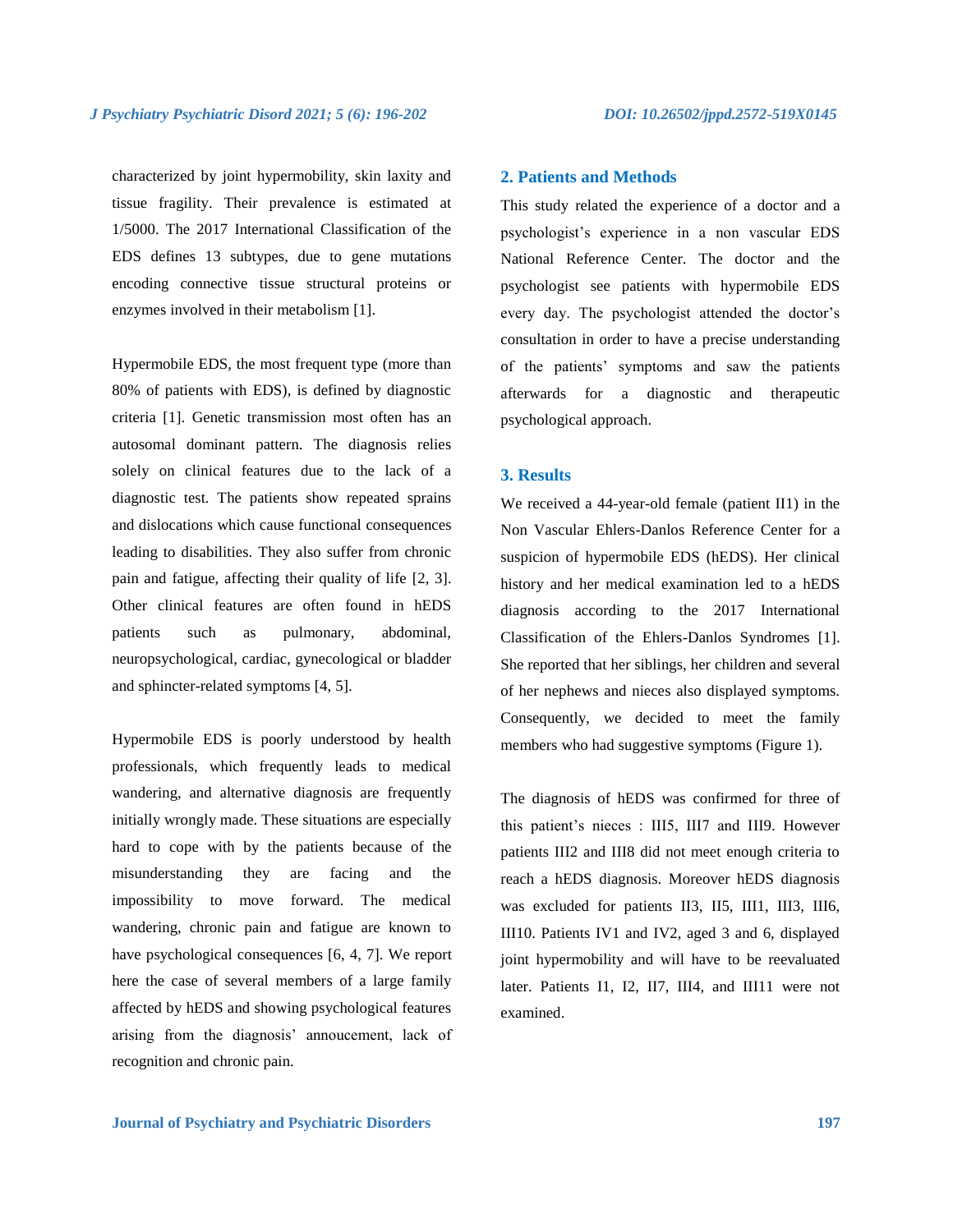![](_page_2_Figure_2.jpeg)

**Figure 1:** Family pedigree. Circles indicate females, squares indicate males. Symbols in black indicate individuals affected with hEDS. Arrow indicates the proposita. Patients III2 and III8 did not meet enough criteria to reach a hEDS diagnosis. hEDS diagnosis was excluded for patients II3, II5, III1, III3, III6, III10. Patients IV1 and IV2, aged 3 and 6, displayed joint hypermobility. Patients I1, I2, II7, III4, and III11 were not examined.

#### **3.1 The diagnosis's announcement**

Some family members have met the psychologist after their medical consultation. For patients II1, III5, III7 and III9, the diagnosis, with the recognition of their symptoms and a feeling of being understood, came as a relief [8]. The diagnosis allowed them to recognize and deal with their limits. Patient III7 accepted her weaknesses and difficulties to manage her daily life. Interestingly patient II2, who was seen independently of his wife, (patient II1), had a less positive reaction because he suddenly had to give up any hope that the symptoms might lighten or disappear. He also mentioned a fear of the future. Patient II3 had also suffered from chronic pain for a long time. Her hope of getting a hEDS diagnosis was deceived and she

symptoms. They developped very different strategies to deal with their symptoms. Patient III7 showed hyperalgesia (increased sensitivity to pain) and a predisposition toward somatosensory amplification (a

tendency to perceive normal somatic and visceral

tended to show depression symptoms. The impossibility to make a hEDS diagnosis would extend the period of medical wandering, which idea was

**3.2 Pain, fatigue and management strategies**

Diagnosed patients suffered from chronic pain and fatigue which could vary in intensity depending on multiples factors. They also suffered from a lack of credibility due to the invisibility and variability of the

difficult to bear for her.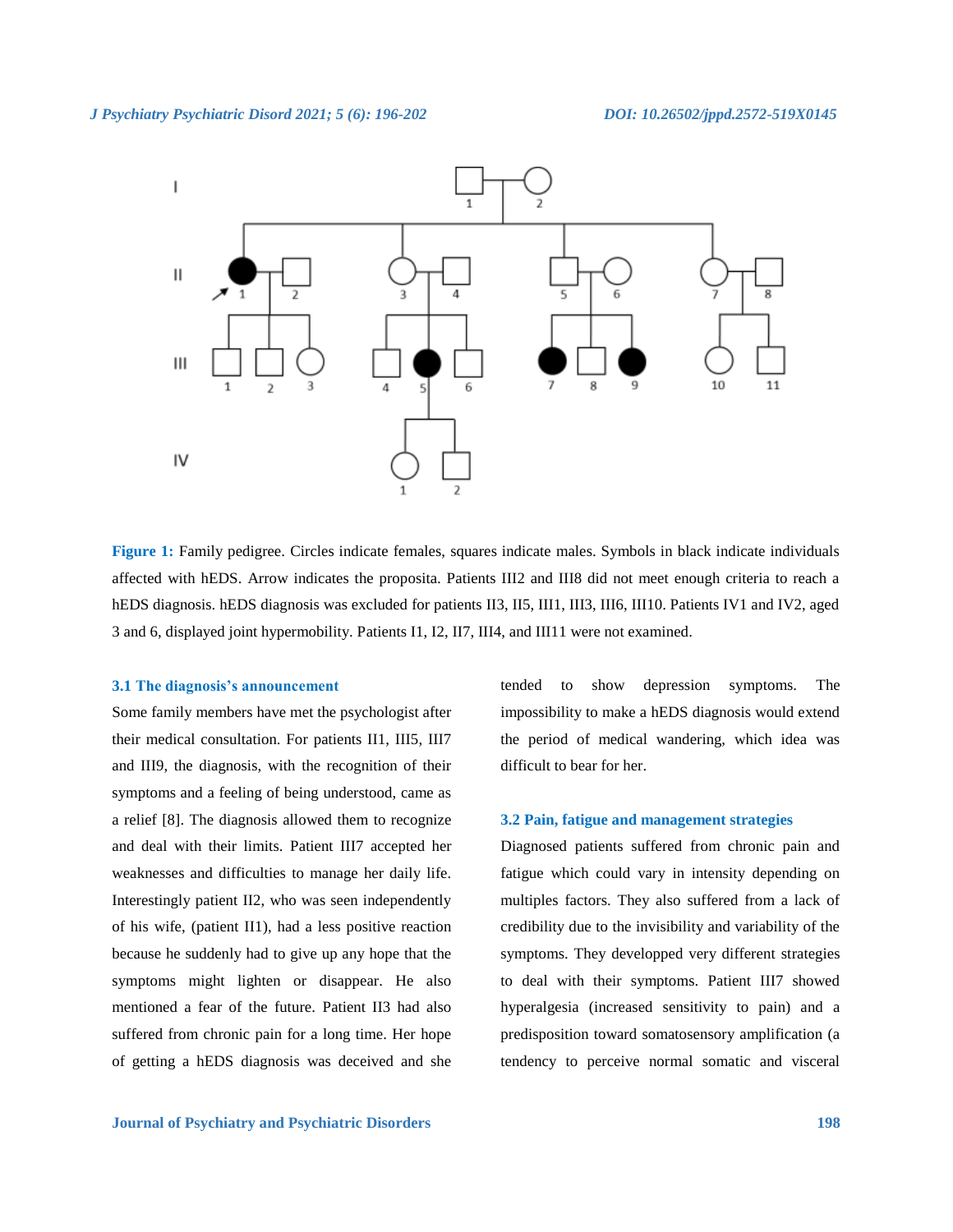sensations as being relatively intense, disturbing and noxious). Thus, she would have needed to adapt her school hours to her physical condition, which was not accepted by the university staff. This led to the interruption of her studies. Patient III5 had high scores of kinesophobia (apprehension of movement), this factor hindering rehabilitation and actually prolonging disability and pain.

On the other hand, patient III9 spontaneously developped fatigue management strategies, according to its intensity, for example by resting in anticipation of a trip or a planned outing. She noticed that even if she felt fine, she should not exceed a given threshold regarding the intensity of physical activities.

All four diagnosed patients admitted that chronic joint instability and proprioceptive disorders induced a feeling of not being in control of their body and gave them a strong feeling of insecurity and fear. Patient III7 was ashamed of it, which lead to social exclusion. Patients II1 and III7 consequently developed feelings of anger, which did not seem to affect their relatives.

#### **3.3 Relatives's behavior towards illness**

Illness seemed to have a big place in this family, where they all tended to compare their symptoms and diagnosis to each other's. Family dynamics played an important role on each patient's disease management. The relatives' behavior also impacted the way the patients dealt with their illness. For example, patient II1 mentioned that her daughter acknowledged her sufferings only when the disability became visible, which lead to complicated mother-daughter relationships. She then needed a lot of care and attention from her husband, who was her caregiver and very present at home. He tried to not become overprotective, especially since his wife came to be quite demanding and difficult to handle. He admitted it was not always easy and was aware of how important it was that he took time for himself.

Although genetic diseases usually expose relatives to specific feelings of guilt due to the hereditary characteristic of the illness, in this family, patient II5, (father of patients III7 and III9), did not feel guilty for transmitting the disease to his daughters. His daughters were not resentful towards him for transmitting it. His wife (II6) generally tended to prioritize her two sick daughters and to ignore her own needs and limits. She confessed that it could eventually lead to resentment or anger. Patient III9 stressed that her parents' attention was focused on her sister who was more affected than her and that she felt neglected. She experienced the typical difficulties of having a sick sibling, even though she had been diagnosed with hEDS too. She expressed that her brother developed the same feeling of lack of parental attention.

### **4. Discussion**

Chronic pain and fatigue are the most challenging features of hEDS. The invisibility and variability of the symptoms exacerbates others' misunderstanding of the disease and contributes to a lack of social support [9]. In the school and work environments, the understanding of the principals and employers can vary highly, as sadly experienced by patient III7. Any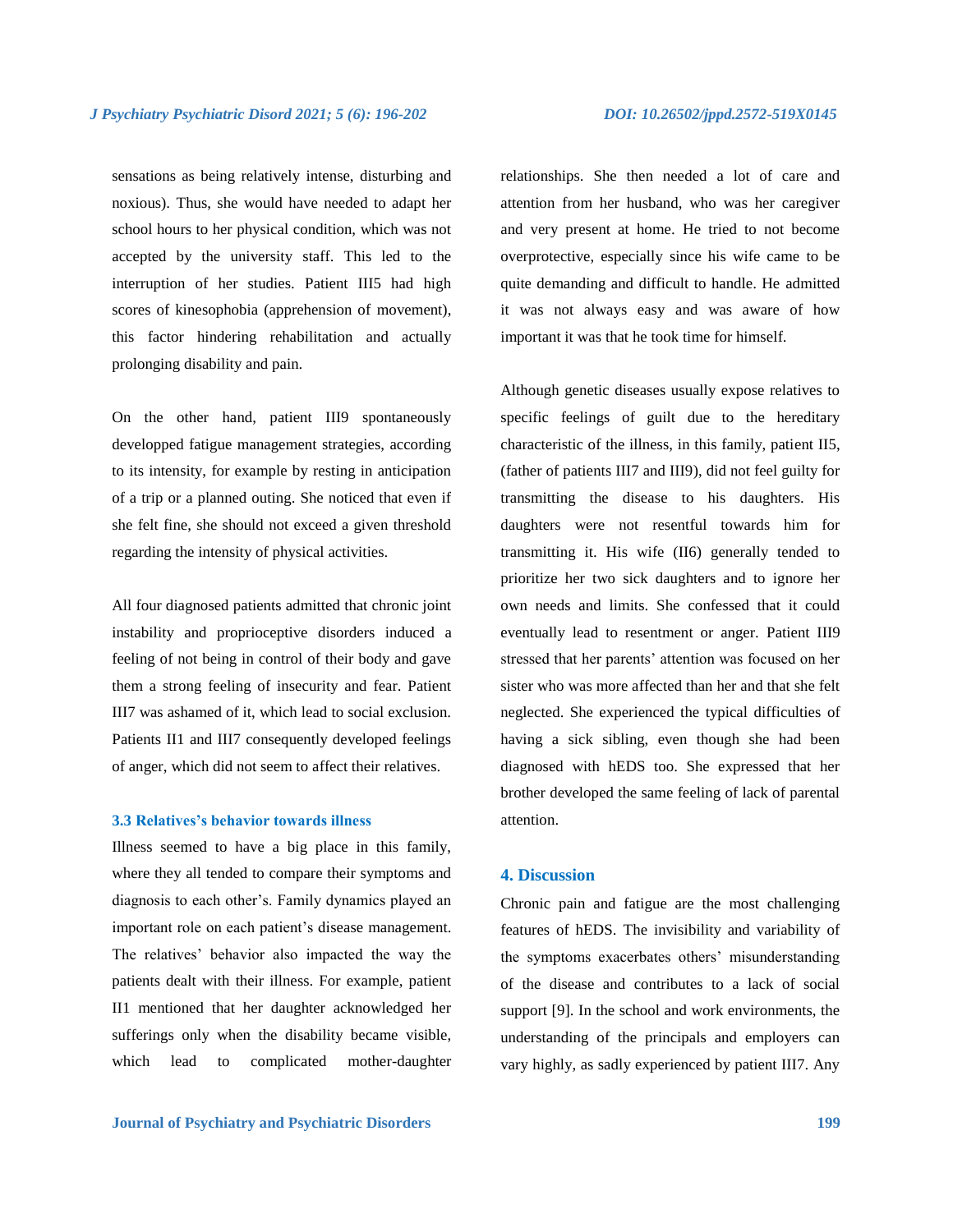deschooling should alert doctors, especially as it is often detrimental to health and wellbeing [10]. In case of abnormal fatigue, health professionals should look for an associated pathology, such as dysautonomia. Therapeutic education is essential to help the patient develop strategies for managing fatigue. When they manage to do so, they substantially improve their management of pain and fatigue in the long term, a situation stressed by patient III9.

Many studies report a high level of anxiety and depression among patients with EDS, independently of age, tiredness and back pain [6]. Current literature mentions a significant association between hEDS and anxiety disorders, and this relationship has been studied for over 30 years; the relationship between hEDS and depression is also increasingly recognized [4].

However among the patients visiting the non-vascular EDS National Reference Center, and in particular in this family, patients such as II3, whose hEDS diagnosis has not been confirmed, tend to show more depression symptoms than patients diagnosed with hEDS. The impossibility of making an hEDS diagnosis for her extended the period of medical wandering. Studies show that anxiety and depression are linked to chronic pain and decreased functionality, independently of the EDS diagnosis [4, 7].

Indeed our experience shows that patients' psychological difficulties are more related to fatigue and the genetic transmission of the disease than to the diagnosis itself. When the hEDS diagnosis can be confirmed, the patients seem to be less anxious or depressed.

The diagnosis puts the family into a long-term perspective [11]. Most relatives worry about the future of the child or of the sick parent. The illness of their relative confronts some of them to their helplessness which results in specific defense mechanisms. Patients could interpret it as aggressiveness or indifference. Other relatives become overprotective contrary to the patient's wish, since the child or relative with hEDS often appreciate it when they are given a chance to be independent.

Genetic transmission of hEDS most often has an autosomal dominant pattern with a theoretical risk of transmission of 50% to each child [1]. Unlike patient II5, most of the parents feel guilty of transmitting the disease to their children, even though they do not feel responsible for it. However, they are never resentful toward their own parents for transmitting it to them. Unlike their own parents, the future parents now know that they have hEDS and that their illness is genetically transmitted. This knowledge accentuates their guilt in having potentially ill children and raises a lot of questions.

The doctor answers their questions and guaranties the child will receive well- adjusted medical care if needed. We notice that sometimes the sick child can feel a special "link" with the sick parent, creating mutual understanding from which the healthy child can feel excluded. This adds to the typical difficulties of having a sick brother and sister, experienced by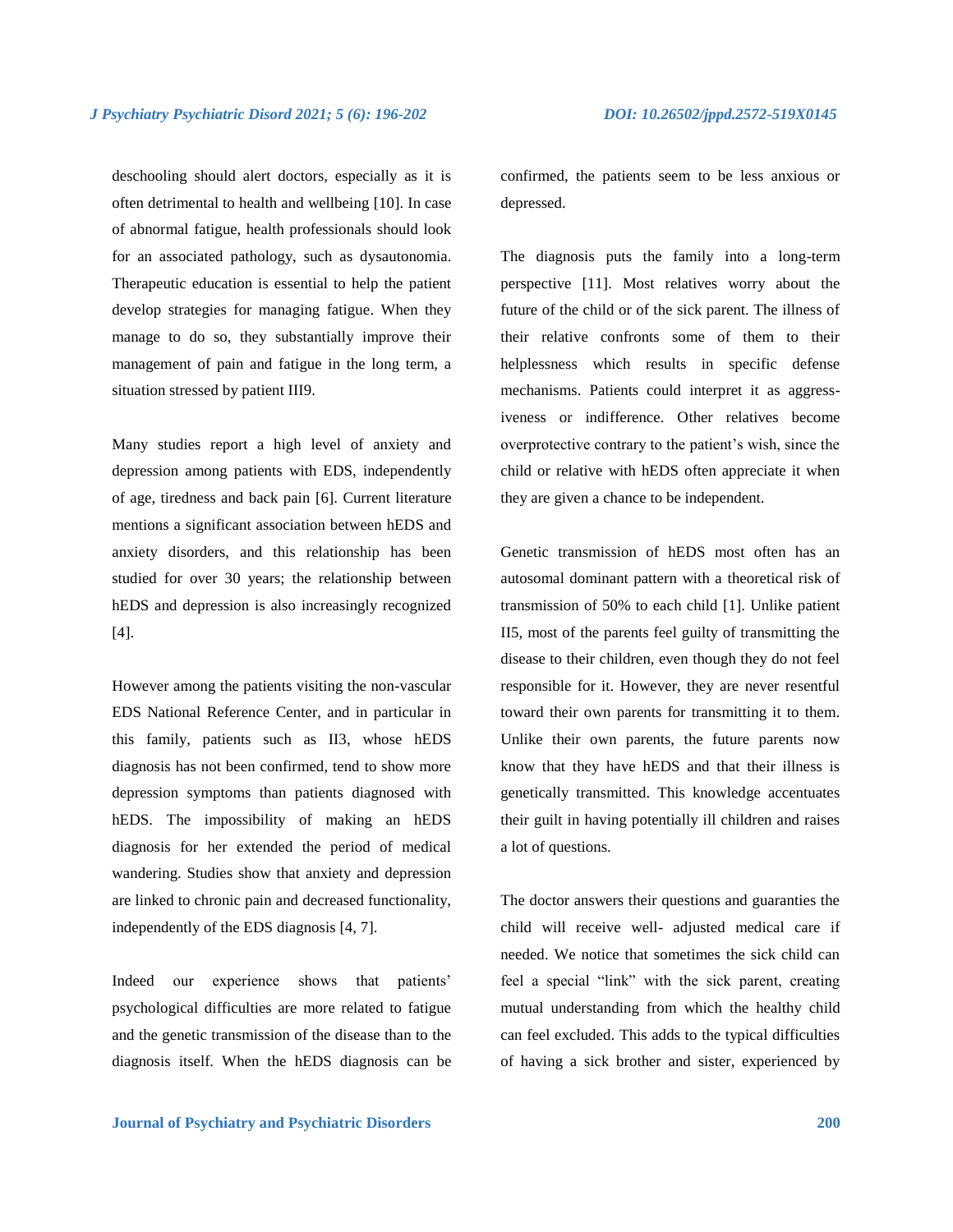patients III9 and III8. Their symptoms force patients to modify or restrict their behaviors and activities [9], as for patient III7. The first step for her was to accept what she couldn't do anymore while being aware of everything she could still do. These remaining abilities were valued and built upon. Once she accepted her limits and capabilities, she was able to accept being helped. Hypermobile EDS is a disease that can lead to disabilities.

Patient II1 had worries regarding the future and particularly the evolution of her physical abilities, especially since she occasionally used a wheelchair. She was aware that consulting a psychologist could help her manage her fears. When the patient apprehend the future more positively, the evolution of the symptoms is in favor of an improvement of his global well-being; he surrounds himself with helpful relatives, feels less excluded, has a better acceptance of his body and of the way others look at him, is more proactive in finding helpful solutions and taking better care of himself.

In conclusion, this family is highly reprensentative of the psychological difficulties hEDS patients, and their families, meet. Hypermobile EDS is a rare genetic disease leading patients through a long period of medical wandering. Patients suffer from chronic pain and fatigue.

The variability of the symptoms makes the situation difficult to understand for relatives, who can have a hard time adopting the right attitude. Taking a multidisciplinary approach, both physical and psychological, is decisive to the long-term efficiency of the care.

#### **Fundings**

This research received no specific grant from any funding agency in the public, commercial, or not-forprofit sectors.

## **Conflicts of Interest**

The authors declared no conflicts of interest with respect to the authorship or the publication of this article.

#### **References**

- 1. Malfait F, Francomano C, Byers P, et al. The 2017 international classification of the Ehlers– Danlos syndromes. In American Journal of Medical Genetics, Part C: Seminars in Medical Genetics 175 (2017): 8- 26.
- 2. Bénistan K, Gillas F. Pain in Ehlers-Danlos syndromes. Joint Bone Spine (2019): 10-12.
- 3. Bénistan K, Martinez V. Pain in hypermobile Ehlers-Danlos syndrome: New insights using new criteria. American Journal of Medical Genetics, Part A 179 (2019): 1226-1234.
- 4. Bulbena A, Baeza-Velasco C, Bulbena-Cabré A, et al. Psychiatric and psychological aspects in the Ehlers–Danlos syndromes. In American Journal of Medical Genetics, Part C: Seminars in Medical Genetics 175 (2017): 237-245.
- 5. Tinkle B, Castori M, Berglund B, et al. Hypermobile Ehlers–Danlos syndrome